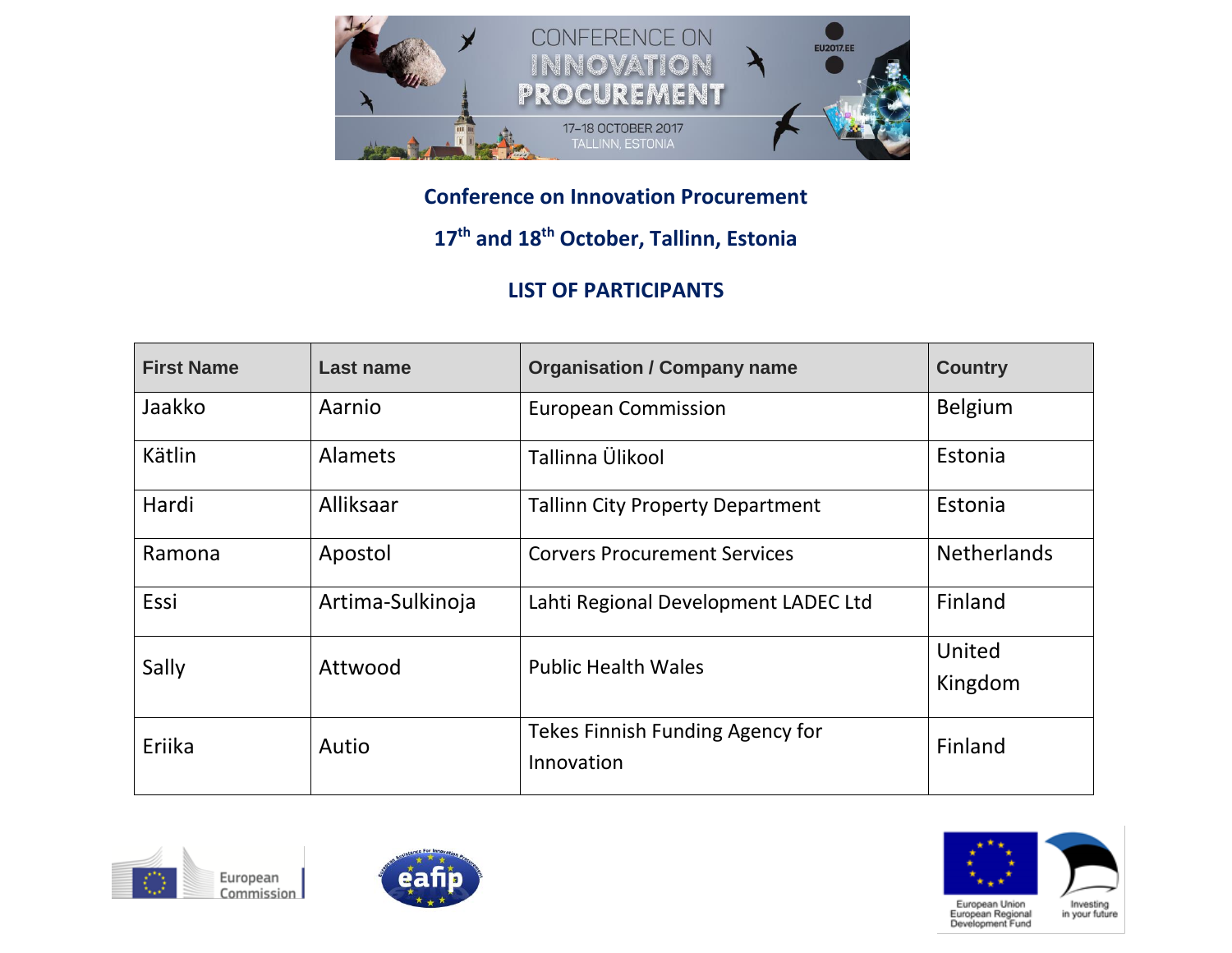

| <b>First Name</b> | <b>Last name</b> | <b>Organisation / Company name</b>                  | <b>Country</b> |
|-------------------|------------------|-----------------------------------------------------|----------------|
| Laura             | Banevičiūtė      | Ministry of Economy of the Republic of<br>Lithuania | Lithuania      |
| Katalin           | <b>Barna</b>     | <b>Hungarian Ministry for National Economy</b>      | Hungary        |
| Michal            | <b>Baudys</b>    | <b>Masaryk University</b>                           | Czech Republic |
| Sara              | <b>Bedin</b>     | Smart.met                                           | <b>Italy</b>   |
| Fernando          | <b>Belem</b>     | Lipor                                               | Portugal       |
| Carmen            | <b>Benet</b>     | Valencia city council                               | Spain          |
| Ramunė            | Beniušytė        | <b>Vilnius City Government</b>                      | Lithuania      |
| <b>Diana</b>      | <b>Berbece</b>   | <b>STELLA Consulting</b>                            | <b>Belgium</b> |
| Jasmin            | Berghammer       | <b>PPPI Service Center</b>                          | Austria        |
| Ozan              | Beyhan           | Ministry of Health of Turkey                        | Turkey         |





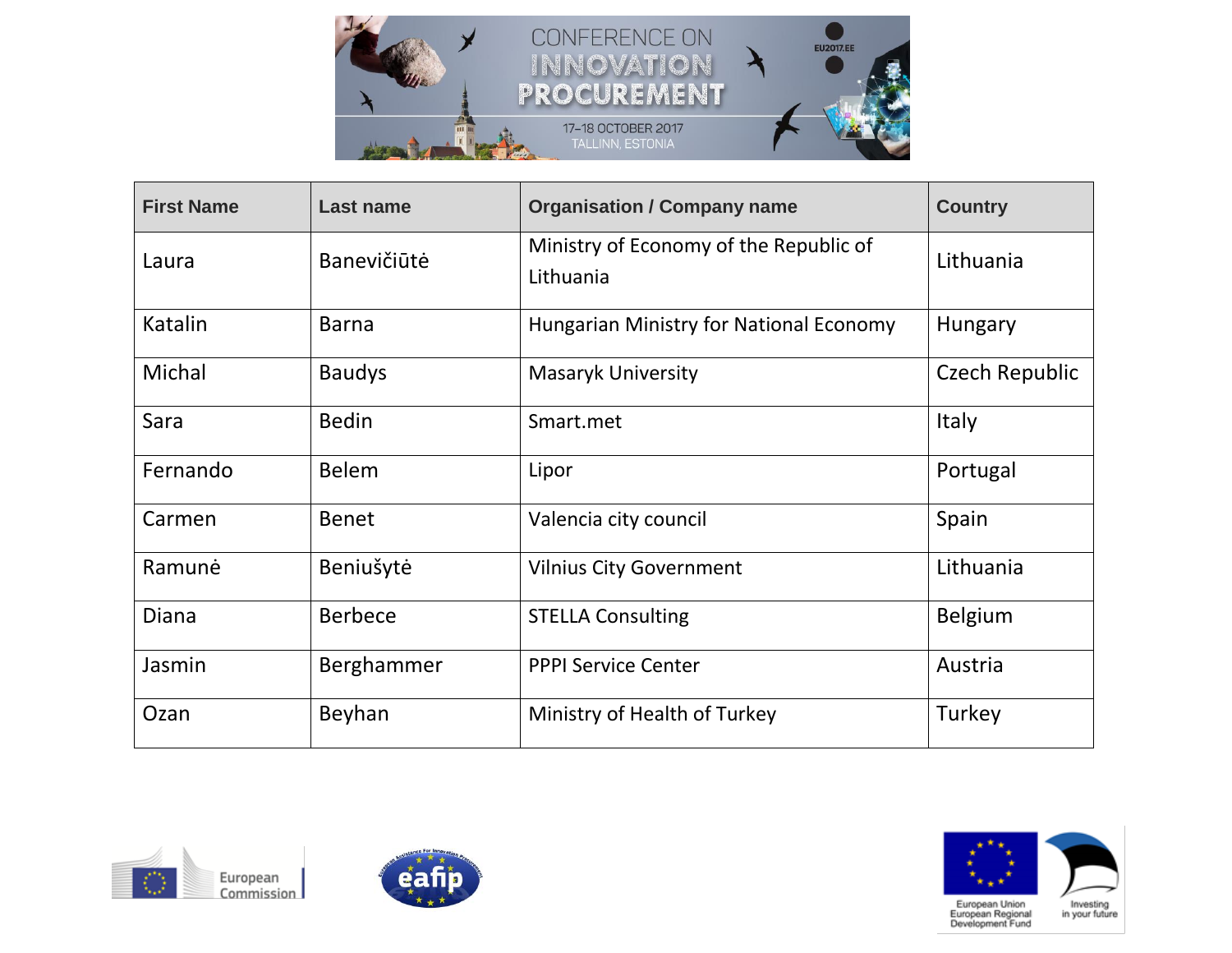

| <b>First Name</b> | <b>Last name</b>   | <b>Organisation / Company name</b>                                    | <b>Country</b>     |
|-------------------|--------------------|-----------------------------------------------------------------------|--------------------|
| David             | <b>Bide</b>        | ArmadilloLED - Evolution In Lighting                                  | United<br>Kingdom  |
| Andy              | <b>Bleaden</b>     | <b>Stockport Council</b>                                              | United<br>Kingdom  |
| Kristina          | <b>Brandt-Kure</b> | <b>Ministry of Social Affairs</b>                                     | Estonia            |
| Michael           | <b>Brugger</b>     | Federal Ministry for Transport, Innovation<br>and Technology, Austria | Austria            |
| Eva               | <b>Buchinger</b>   | Austrian Institute of Technology                                      | Austria            |
| Anders            | <b>Bylund</b>      | <b>Siemens Mobility</b>                                               | Sweden             |
| David             | Calvo Mallón       | <b>IMIBIC</b>                                                         | Spain              |
| Juan-J.           | Carmona Schneider  | ZENIT GmbH / EU Contact Point for PPI                                 | Germany            |
| Andrea            | Contino            | <b>AMIGO</b>                                                          | Spain              |
| Stephan           | Corvers            | <b>Corvers Procurement Services</b>                                   | <b>Netherlnads</b> |





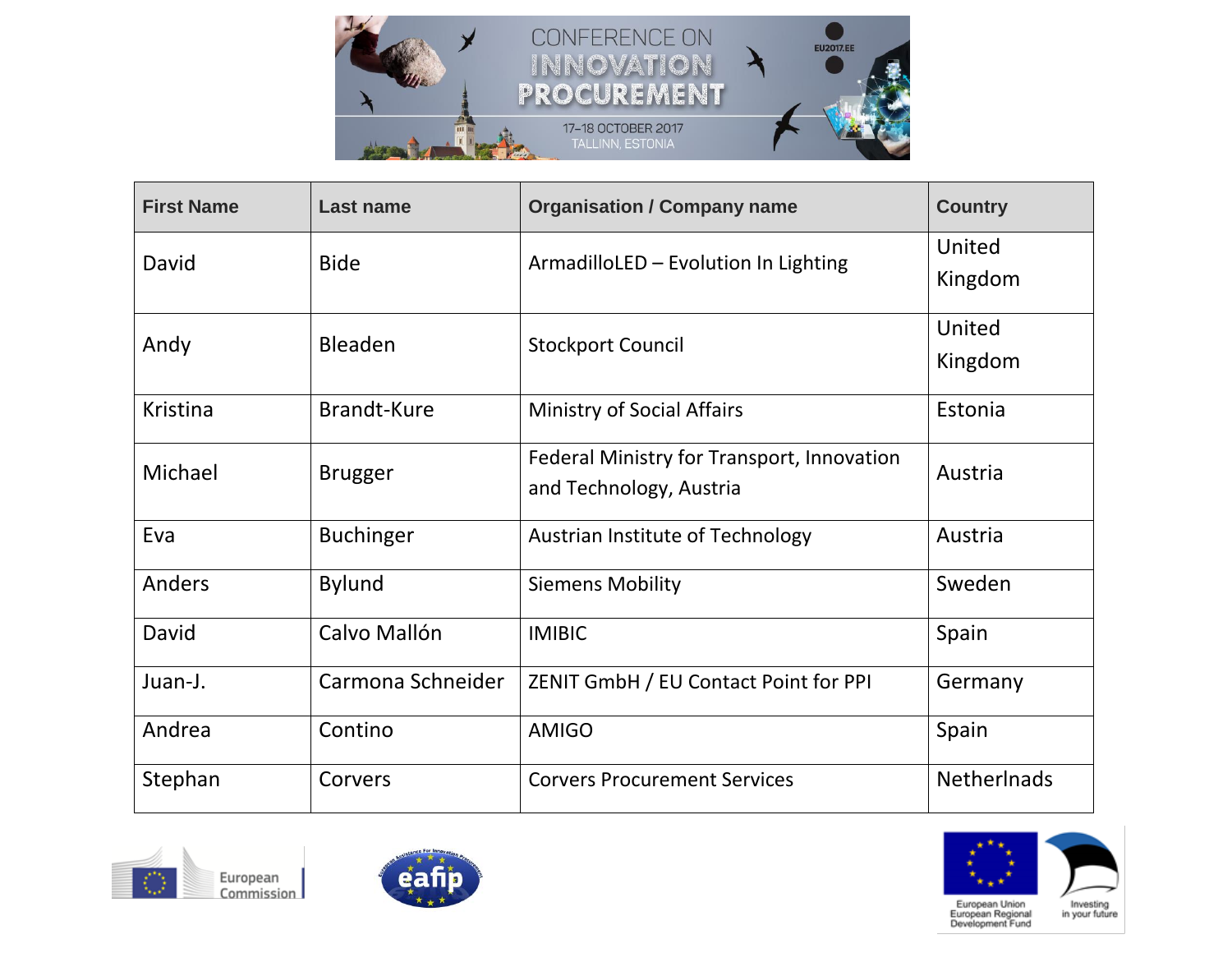

| <b>First Name</b> | <b>Last name</b> | <b>Organisation / Company name</b>                                            | <b>Country</b> |
|-------------------|------------------|-------------------------------------------------------------------------------|----------------|
| Csaba             | Csorba           | <b>Havel Holasek Law</b>                                                      | Czech Republic |
| Ondrej            | Curilla          | Havel, Holasek & Partners                                                     | Czech Republic |
| Ivona             | Cvitković        | Faculty of Architecture University of Zagreb                                  | Croatia        |
| Amanda            | <b>Davies</b>    | <b>Public Health Wales</b>                                                    | United Kingdom |
| Giorgos           | Dimitriou        | <b>European Defence Agency</b>                                                | <b>Belgium</b> |
| Oliver            | Eglit            | <b>Tallinn City Property Department</b>                                       | Estonia        |
| Erle              | <b>Eks</b>       | Sotsiaalministeerium/RTK                                                      | Estonia        |
| Calum             | Elliot           | <b>Scottish Government</b>                                                    | United Kingdom |
| Johanna           | Enberg           | National Agency for Public Procurement                                        |                |
| Ingrid            | Ermann           | Ministry of Economic Affairs and<br><b>Communications Republic of Estonia</b> | Estonia        |
| Daniel            | Escacena         | Andalusian Knowledge Agency                                                   | Spain          |





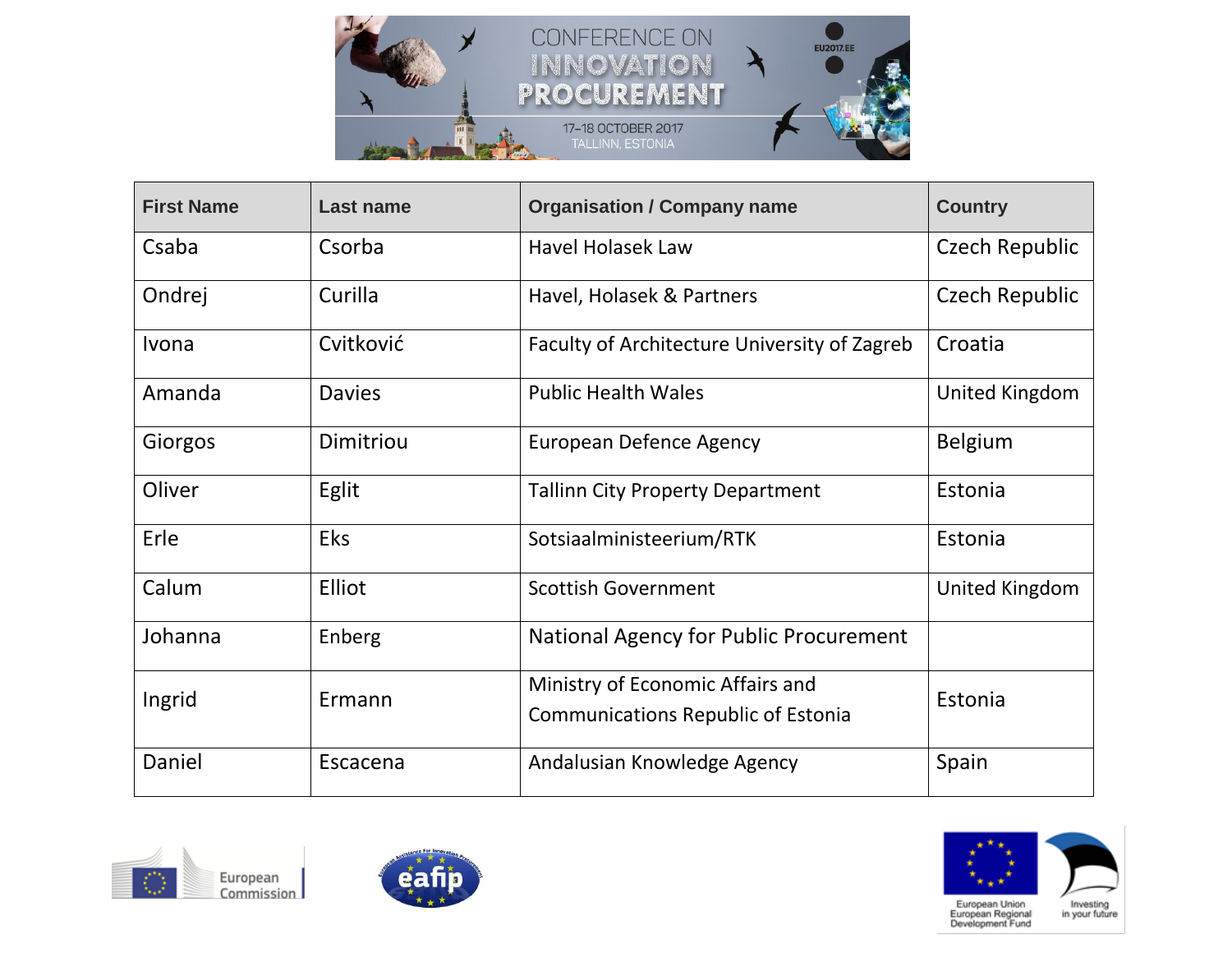

| <b>First Name</b> | <b>Last name</b>          | <b>Organisation / Company name</b>                | <b>Country</b>     |
|-------------------|---------------------------|---------------------------------------------------|--------------------|
| Valeria           | Fagone                    | Medtronic                                         | <b>Belgium</b>     |
| <b>Branka</b>     | Filipović                 | Fakultet elektrotehnike i računarstva             | Croatia            |
| Ruth              | <b>Freiermuth Knuchel</b> | <b>Federal Office for the Environment</b>         | Switzerland        |
| Martina           | Galabova                  | Ministry of Interior of the Slovak Republic       | Slovakia           |
| Maria             | Gavin                     | <b>Enterprise Ireland</b>                         | Ireland            |
| Ilaria            | Giannico                  | <b>European Union of Private Hospitals</b>        | <b>Belgium</b>     |
| Jorunn Birgitte   | Gjessing-Johnrud          | <b>Innovation Norway</b>                          | Norway             |
| Irma              | Grooten                   | Ministry of the Interior and Kingdom<br>Relations | <b>Netherlands</b> |
| Claire            | Guerin                    | Zero Waste Scotland                               | United<br>Kingdom  |
| Ulrika            | Hagelin                   | Siemens AB / Mobility                             | Sweden             |





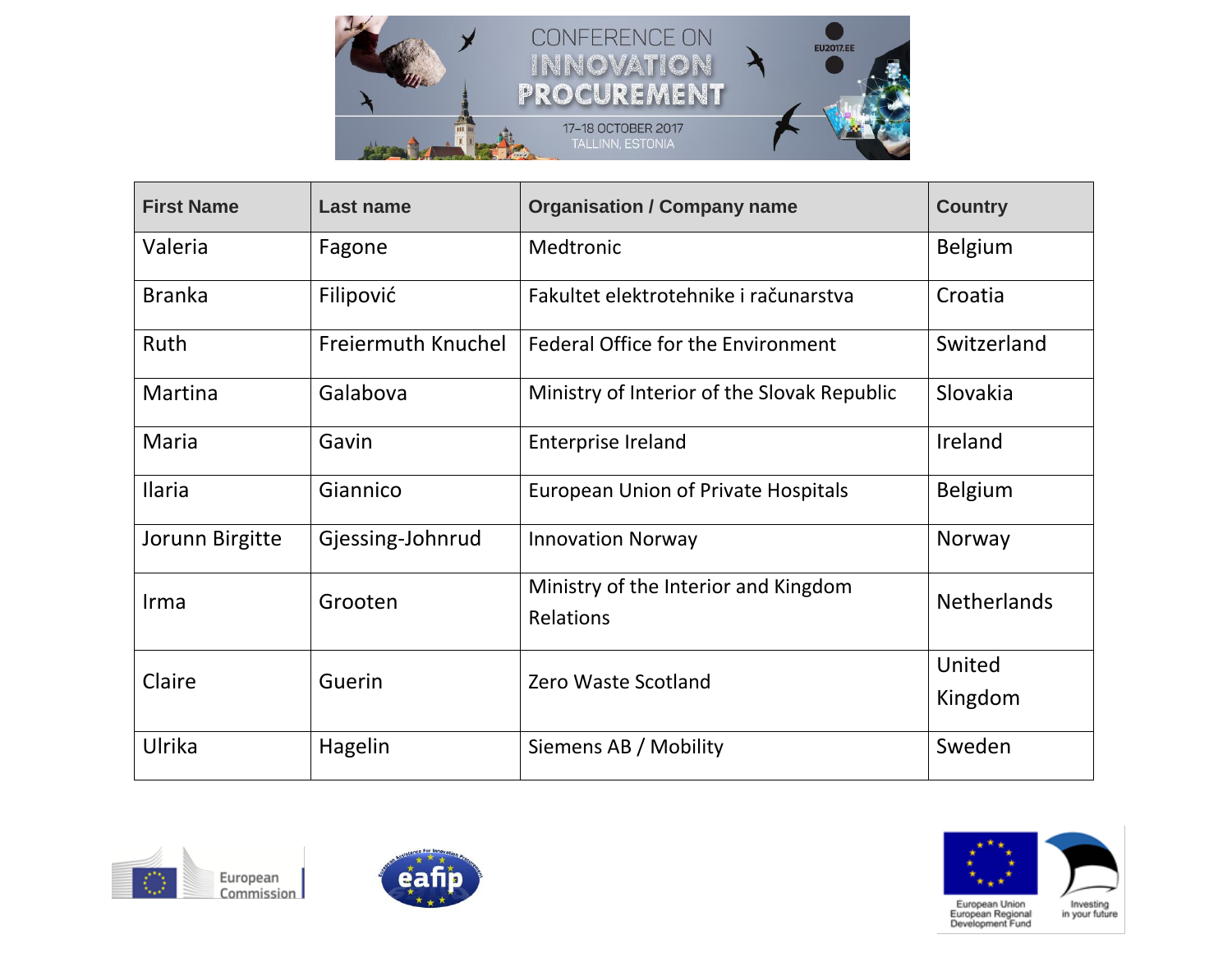

| <b>First Name</b> | <b>Last name</b> | <b>Organisation / Company name</b>                                       | <b>Country</b>    |
|-------------------|------------------|--------------------------------------------------------------------------|-------------------|
| Peeter            | Hallika          | <b>Enterprise Estonia</b>                                                | Estonia           |
| Aleš              | <b>Havránek</b>  | Ministry of regional development CZ                                      | Czech Republic    |
| Jon               | Hazell           | Innovate UK                                                              | United<br>Kingdom |
| Kaupo             | Heinma           | Ministry of the Environment                                              | Estonia           |
| Renato            | Hernest          | University of Zagreb Faculty of Agriculture                              | Croatia           |
| Francisca         | Hipólito Bonet   | Las Naves.                                                               | Spain             |
| Harry             | Holthofer        | University of Helsinki                                                   | Finland           |
| Levon             | Hovsepyan        | International Development Law<br>Organization                            | <b>Italy</b>      |
| Dejan             | Hribar           | Government Office for Development and<br><b>European Cohesion Policy</b> | Slovenia          |





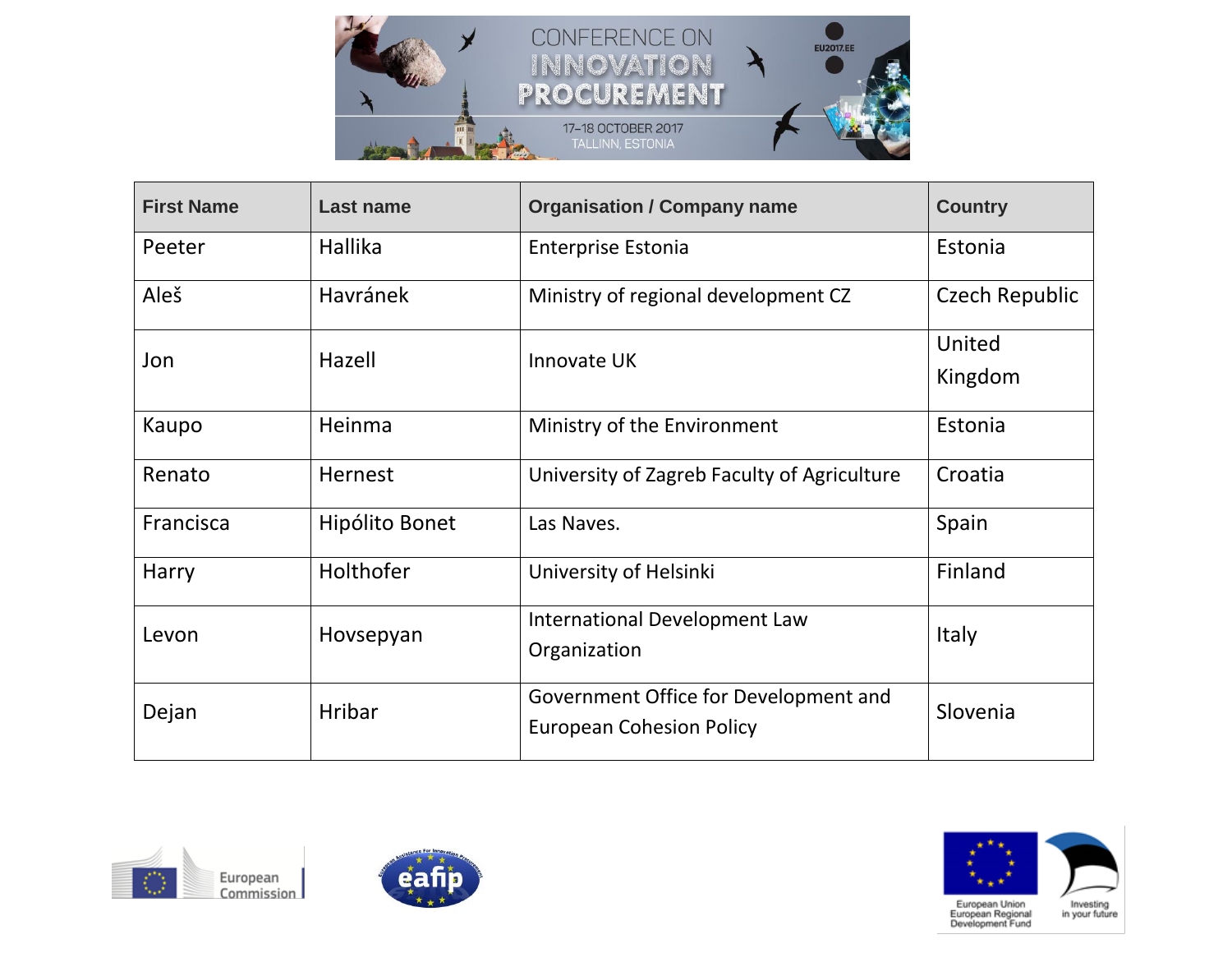

| <b>First Name</b> | <b>Last name</b> | <b>Organisation / Company name</b>                                            | <b>Country</b>     |
|-------------------|------------------|-------------------------------------------------------------------------------|--------------------|
| Katariina         | <b>Huikko</b>    | Association of Finnish Local and Regional<br>Authorities                      | Finland            |
| Harold            | Jacobs           | Ministry of Defence Netherlands                                               | <b>Netherlands</b> |
| Paul              | Laakson          | Ministry of Economic Affairs and<br><b>Communications Republic of Estonia</b> | Estonia            |
| Alma              | Jakstiene        | <b>Public Institution Lithuanian Business</b><br>Support Agency (LBSA)        | Lithuania          |
| <b>Martins</b>    | Jansons          | MoE Latvia                                                                    | Latvia             |
| Analucia          | Jaramillo        | <b>Corvers Procurement Services</b>                                           | <b>Netherlands</b> |
| Sasa              | Jenko            | <b>European Commission</b>                                                    | Europe             |
| Margo             | Jõgi             | Port of Tallinn                                                               | Estonia            |
| Jari              | Jokitoira        | <b>Siemens</b>                                                                |                    |
| Anette            | Jonsäll          | Region Gävleborg                                                              | Sweden             |





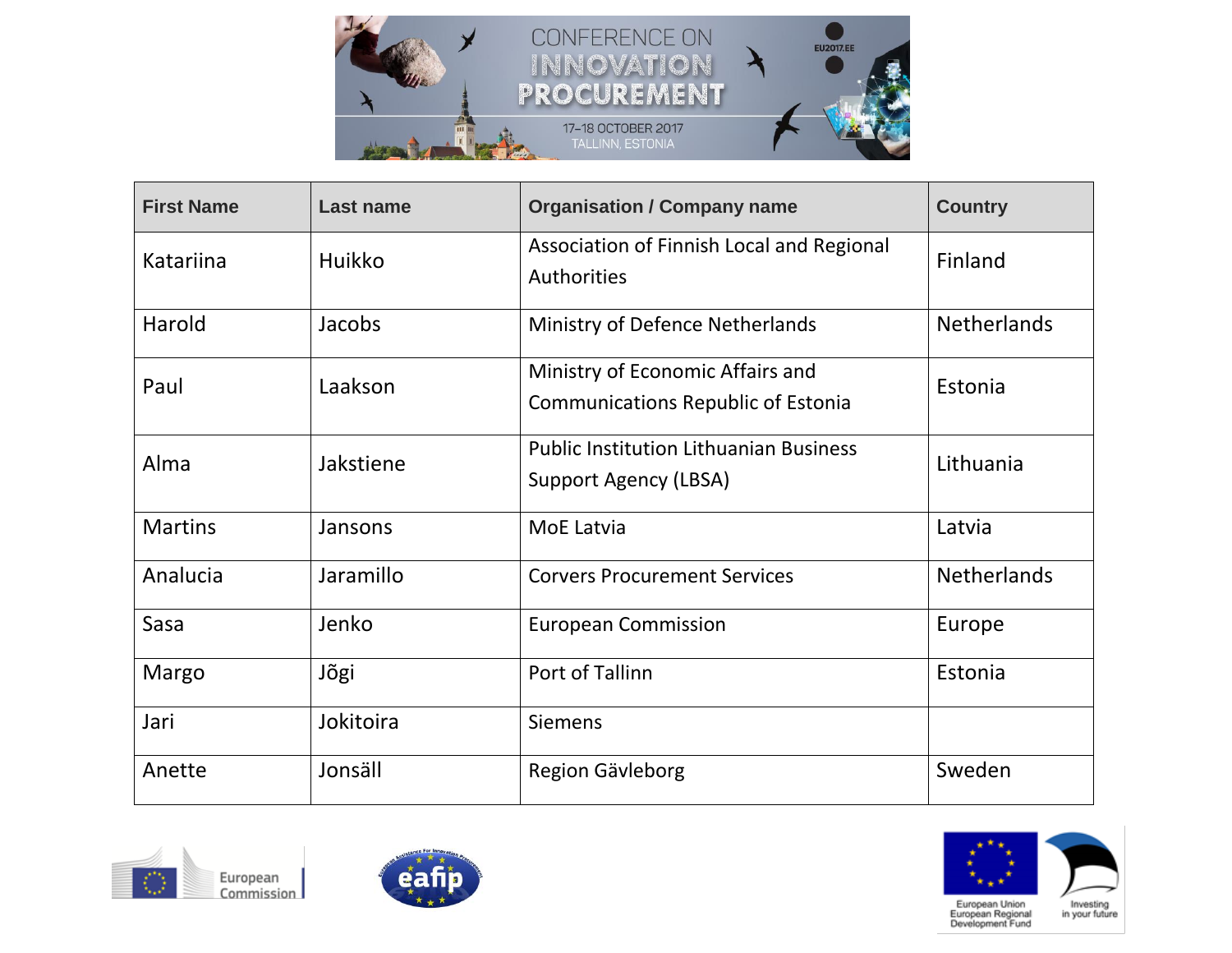

| <b>First Name</b> | <b>Last name</b> | <b>Organisation / Company name</b>                  | <b>Country</b> |
|-------------------|------------------|-----------------------------------------------------|----------------|
| Maarja            | Junti            | Ministry of Economic Affairs and<br>Communications  | Estonia        |
| Algirdas          | Juozas Dėdinas   | <b>VInius City Government</b>                       | Lithuania      |
| Maja              | Jurić            | Croatian Bank for Reconstruction and<br>Development | Croatia        |
| Eero              | Kaapp            | City of Tampere                                     | Finland        |
| Rando             | Kadopa           | <b>Estonian Technical Regulatory Authority</b>      | Estonia        |
| Kätlin            | Kajupank         | Eesti Töötukassa                                    | Estonia        |
| Priit             | Kala             | Law Office RS MERCATORIA                            | Estonia        |
| <b>Ioannis</b>    | <b>Kanakaris</b> | <b>University of Patras</b>                         | Greece         |
| Marcin            | Kautsch          | Sucha Beskidzka hospital PPI procurement            | Poland         |
| Johanna           | Kilpi-Koski      | Lahti Regional Development LADEC Ltd                | Finland        |





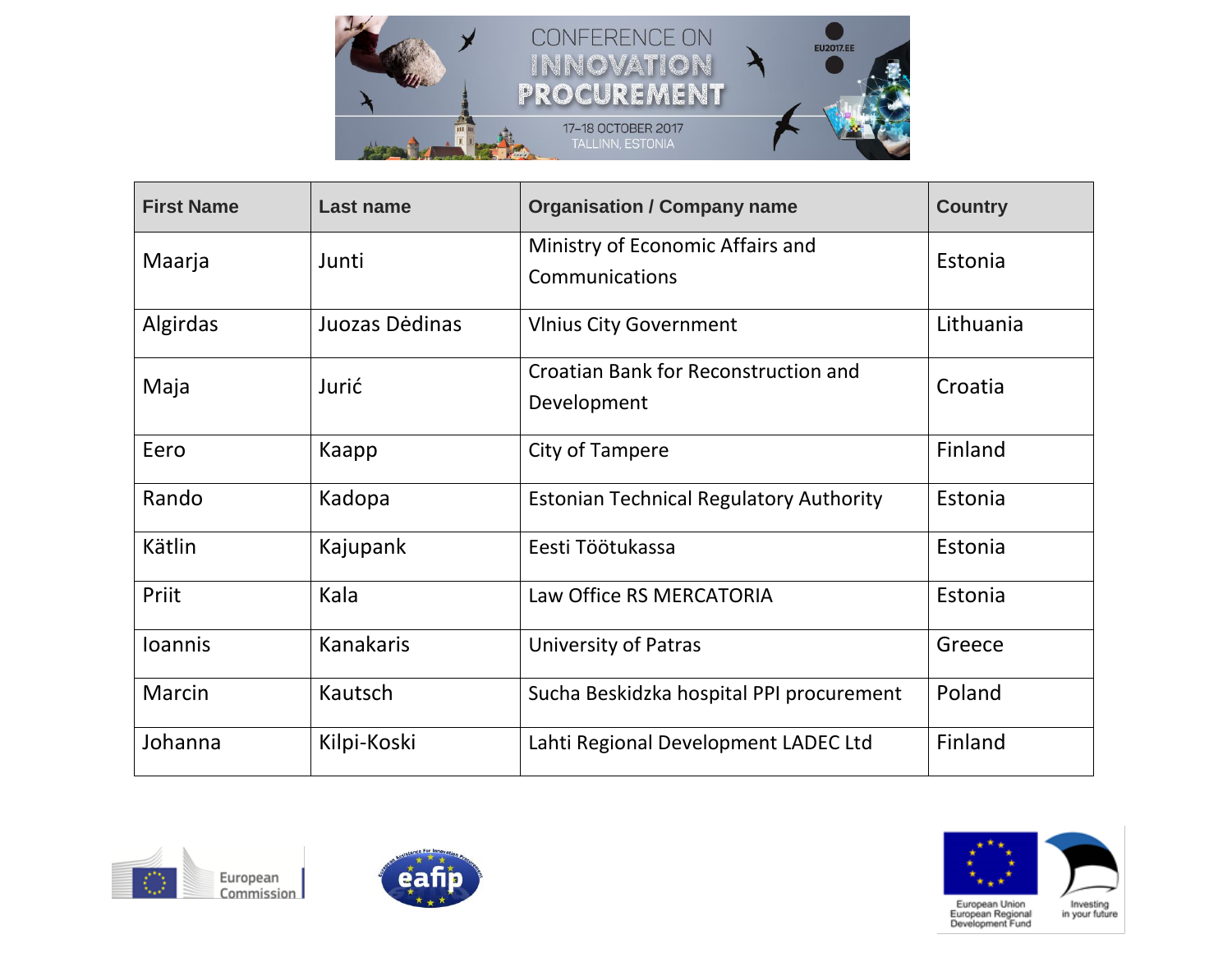

| <b>First Name</b> | <b>Last name</b> | <b>Organisation / Company name</b>                               | <b>Country</b> |
|-------------------|------------------|------------------------------------------------------------------|----------------|
| Yannick           | Kirchhof         | French Ministry for the Economy and<br>Finance                   | France         |
| <b>Dubravka</b>   | Klišmanić        | Faculty of Mechanical Engineering and<br><b>Naval Arhiceture</b> | Croatia        |
| Michaela          | Kloudová         | Prague City Hall                                                 | Czech Republic |
| <b>Boriss</b>     | Knigins          | Ministry of Finance                                              | Latvia         |
| <b>Inkeri</b>     | Kontiola         | Hyvinkaa municipality                                            | Finland        |
| Kerstin           | Kopp             | Enzkreis                                                         | Germany        |
| Helen             | Kopman           | <b>European Commission</b>                                       | Belgium        |
| Jiri              | Kotoucek         | <b>Technology Centre CAS</b>                                     | Czech Republic |
| <b>Thanasis</b>   | Koukounaris      | <b>University of Patras</b>                                      | Greece         |
| Jaroslav          | <b>Kracun</b>    | European Commission, DG GROW G4                                  | <b>Belgium</b> |
| Heidi Simone      | Kristensen       | <b>Aalborg University</b>                                        | <b>Denmark</b> |





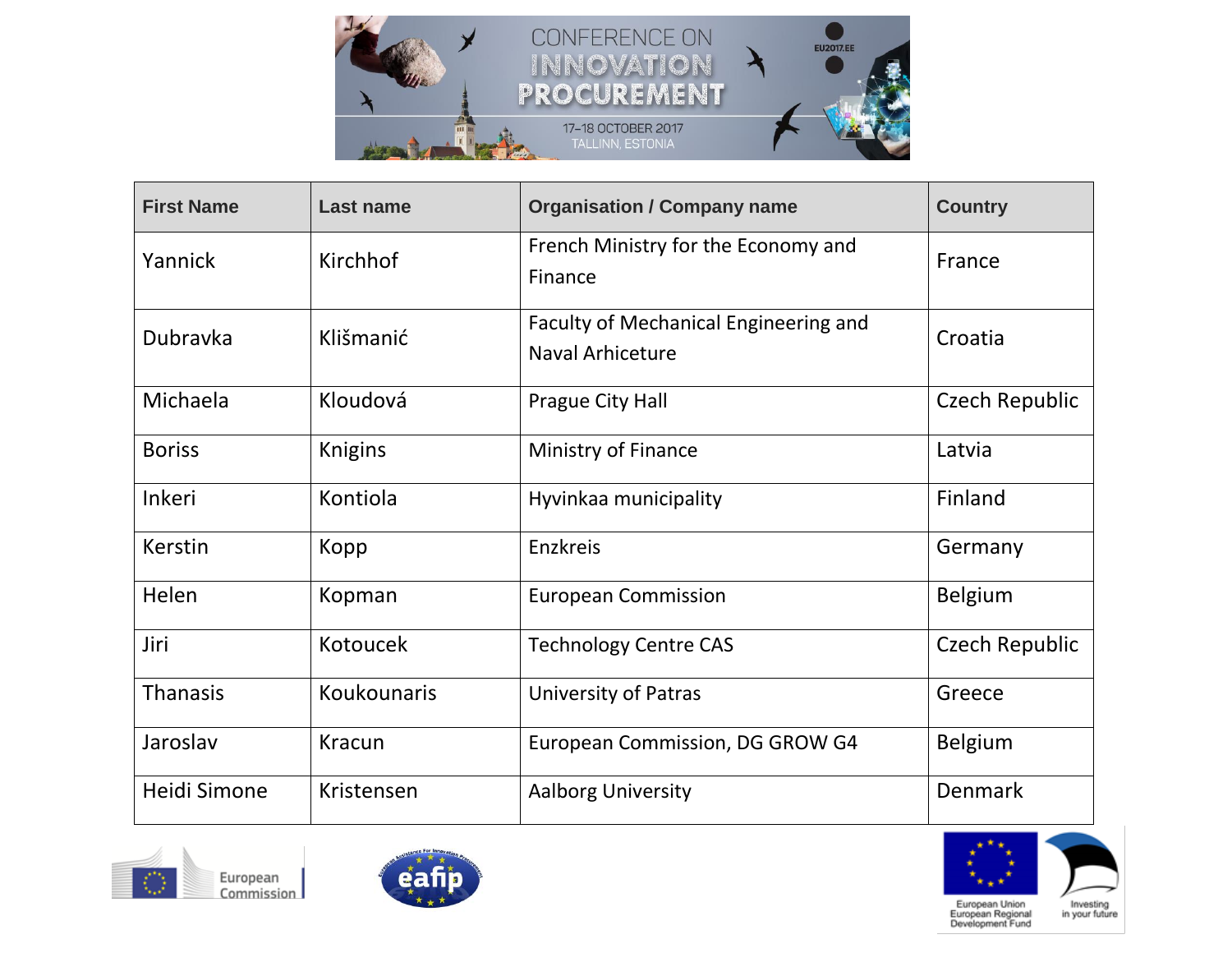

| <b>First Name</b> | <b>Last name</b> | <b>Organisation / Company name</b>                                    | <b>Country</b> |
|-------------------|------------------|-----------------------------------------------------------------------|----------------|
| Jozef             | Kubinec          | Ministry of Interior of the Slovak Republic                           | Slovakia       |
| Kersti            | <b>Kukk</b>      | Keskkonnaagentuur                                                     | Estonia        |
| Heili             | <b>Kuningas</b>  | Republic of Estonia Centre for Defence<br>Investment                  | Estonia        |
| Anni              | Kurvinen         | City of Tampere                                                       | Finland        |
| Andres            | Kütt             | <b>Information System Authority</b>                                   | Estonia        |
| Teemu             | Laitinen         | <b>ALMERIN</b>                                                        | Estonia        |
| Armin             | Lastovets        | Lemminkäinen Eesti AS                                                 | Estonia        |
| Juri              | Laurila          | Arctic Smartness Village/Sodankylä                                    | Finland        |
| <b>Thomas</b>     | Lehmann          | Deutsche Gesellschaft für Internationale<br>Zusammenarbeit (GIZ) GmbH | Germany        |
| Veiko             | Lember           | <b>Tallinn University of Technology</b>                               | Estonia        |
| Meelika           | Liiv             | Estonian Unemployment Insurance Fund                                  | Estonia        |





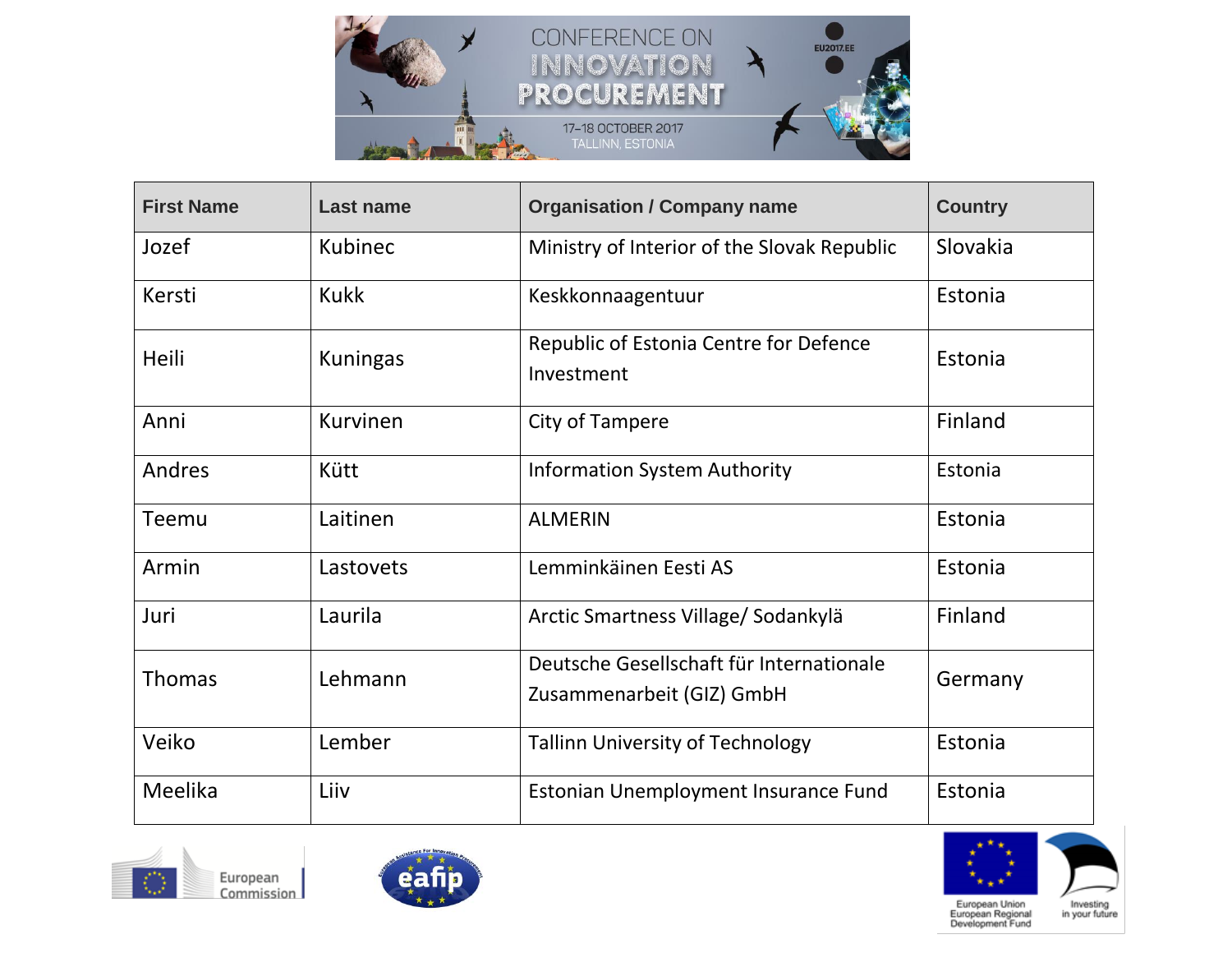

| <b>First Name</b> | <b>Last name</b>         | <b>Organisation / Company name</b>                    | <b>Country</b> |
|-------------------|--------------------------|-------------------------------------------------------|----------------|
| Kathlin           | Lilp                     | Republic of Estonia Centre for Defence<br>Investement | Estonia        |
| Pauline           | Lindberg                 | <b>Halmstad Municipality</b>                          | Sweden         |
| Viljar            | Lubi                     | Ministry of Economic Affairs                          | Estonia        |
| Diego             | Macchiella               | Smart.met                                             | <b>Italy</b>   |
| Olavi             | Malla                    | <b>Enterprise Estonia</b>                             | Estonia        |
| Andrei            | Marokau                  | PO Belorusneft                                        | <b>Belarus</b> |
| Konstantina       | Marousi                  | <b>University of Patras</b>                           | Greece         |
| Patricia          | <b>Martínez Galisteo</b> | <b>BravoSolution</b>                                  | Spain          |
| Gernot            | <b>Marx</b>              | <b>University Hospital Aachen</b>                     | Germany        |
| Diego             | Mattioli                 | Noesis s.n.c                                          | Italy          |
| Raquel            | Mayordomo                | Edebe                                                 | Spain          |





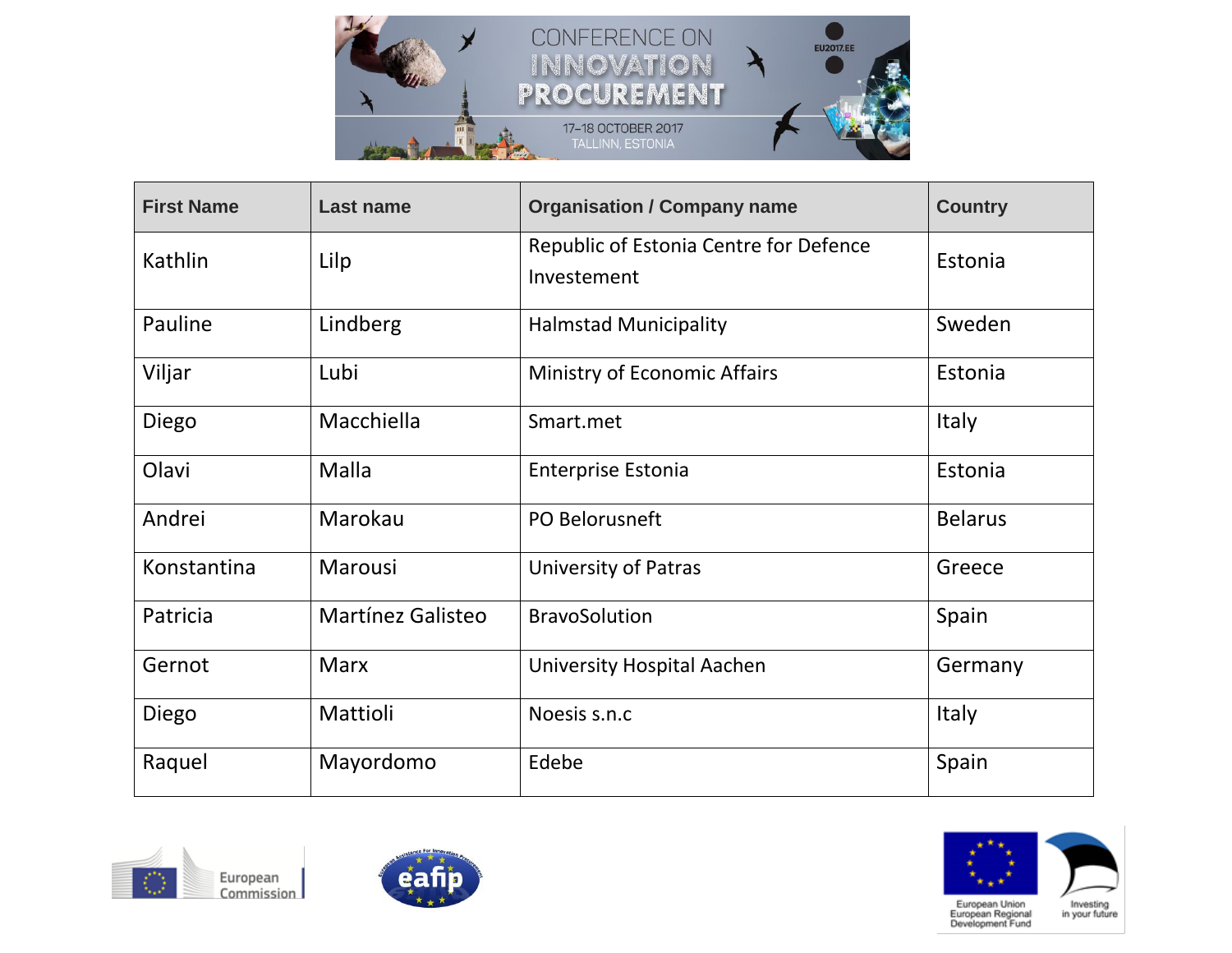

| <b>First Name</b> | <b>Last name</b>       | <b>Organisation / Company name</b>   | <b>Country</b> |
|-------------------|------------------------|--------------------------------------|----------------|
| <b>Mike</b>       | Mcgrath                | Arvo                                 | Ireland        |
| Kristel           | <b>Mesilane</b>        | Ministry of Finance                  | Estonia        |
| Pantelis          | <b>Michalis</b>        | <b>KEMEA</b>                         | greece         |
| Philippe          | <b>Micheaux Naudet</b> | ACR+                                 | Belgium        |
| Anna              | Mihkelson              | Elektrilevi OÜ                       | Estonia        |
| Fiona             | Miller                 | <b>University of Toronto</b>         | Canada         |
| Christodoulos     | Monastiriotis          | <b>Greek Army</b>                    | Greece         |
| Diego             | Moñux                  | SCIENCE INNOVATION LINK OFFICE, S.L. | Spain          |
| Priit             | Mootse                 | <b>Estonian Aviation Academy</b>     | Estonia        |
| Sofia             | <b>Moreno Perez</b>    | <b>VALDE</b>                         | Spain          |
| <b>Thomas</b>     | Mosor                  | City of Vienna, Eco-Buy Vienna       | Austria        |
| Juan Miguel       | Navarro Royo           | Valencia City Council                | Spain          |





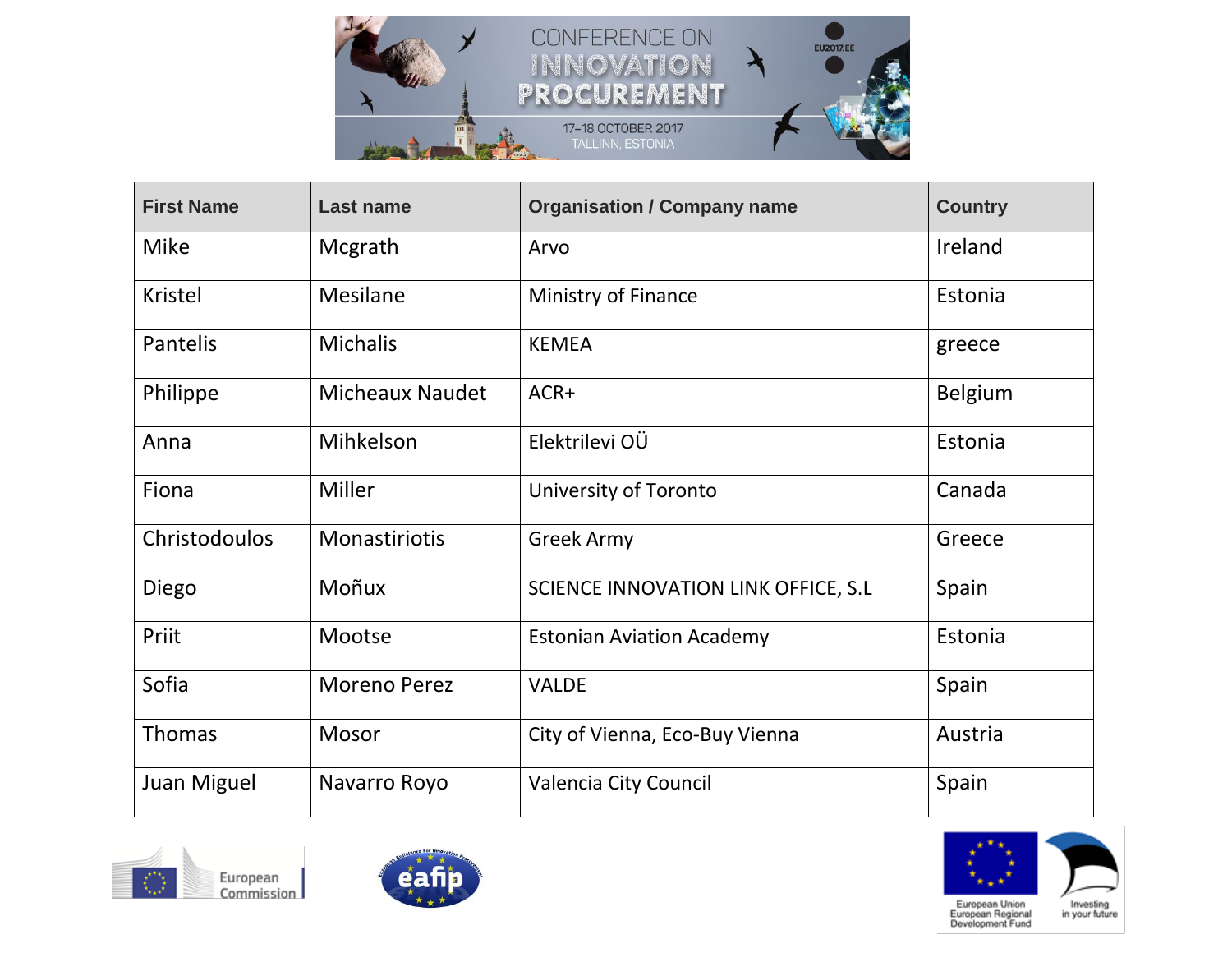

| <b>First Name</b> | <b>Last name</b> | <b>Organisation / Company name</b>    | <b>Country</b>     |
|-------------------|------------------|---------------------------------------|--------------------|
| Andreas           | <b>Nemec</b>     | <b>Federal Procurement Agency BBG</b> | Austria            |
| Nikoletta         | <b>Nemeth</b>    | Instituut Fysieke Veiligheid          | <b>Netherlands</b> |
| Olatz             | <b>Nicolas</b>   | Tecnalia Research & Innovation        | Spain              |
| Marju             | Niinemaa         | Ministry of Culture                   | Estonia            |
| Helen             | Noorkõiv         | <b>Enterprise Estonia</b>             | Estonia            |
| <b>Hannes</b>     | <b>Nugin</b>     | Elektrilevi OÜ                        | Estonia            |
| Sandra            | Nuudi            | Ministry of Social Affairs/RTK        | Estonia            |
| Marjo             | Ojala            | City of Espoo                         | Finland            |
| Martin            | Oravec           | VO SK, a.s.                           | Slovakia           |
| <b>Maive</b>      | Otsa             | Eesti Energia AS                      | Estonia            |
| Andres            | Öunapuu          | Eesti Energia                         | Estonia            |
| Marika            | Pakkanen         | <b>Council of Tampere Region</b>      | Finland            |





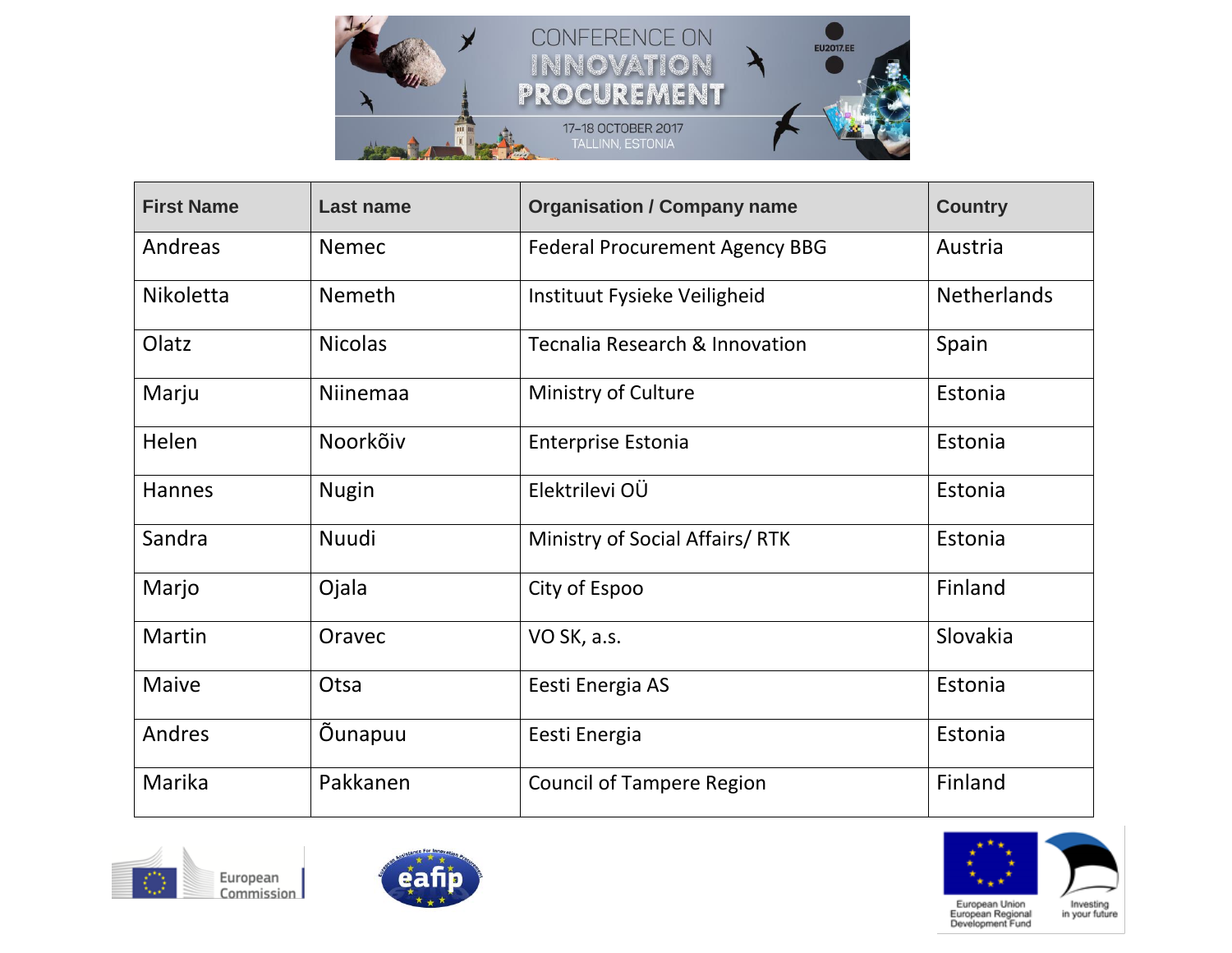

| <b>First Name</b>   | <b>Last name</b> | <b>Organisation / Company name</b>                                | <b>Country</b>     |
|---------------------|------------------|-------------------------------------------------------------------|--------------------|
| Urve                | Palo             | Minister of Entrepreneurship and<br><b>Information Technology</b> | Estonia            |
| Priit               | Pallu            | <b>Centre For Defence Investment</b>                              | Estonia            |
| Dimitra             | Papastamatiou    | <b>SPPA- Greece</b>                                               | Greece             |
| <b>Krista</b>       | Pärn             | AS Eesti Post/Omniva                                              | Estonia            |
| Evelin              | Pärn-Lee         | <b>Tallinn University of Technology</b>                           | Estonia            |
| <b>Rimantas</b>     | <b>Peciulis</b>  | Lithuanian Business Support Agency                                | Lithuania          |
| <b>Edvard Oskar</b> | Pedersen         | The Brønnøysund Register Centre                                   | Norway             |
| Sigrid              | Petterssén       | Region Gävleborg                                                  | Sweden             |
| Mai-Ly              | Pham             | Dutch Ministry of Economic Affairs                                | <b>Netherlands</b> |
| Kalev               | Pihl             | <b>CEO, SK ID Solutions</b>                                       | Estonia            |
| Rene                | Pillesson        | Eesti Töötukassa                                                  | Estonia            |





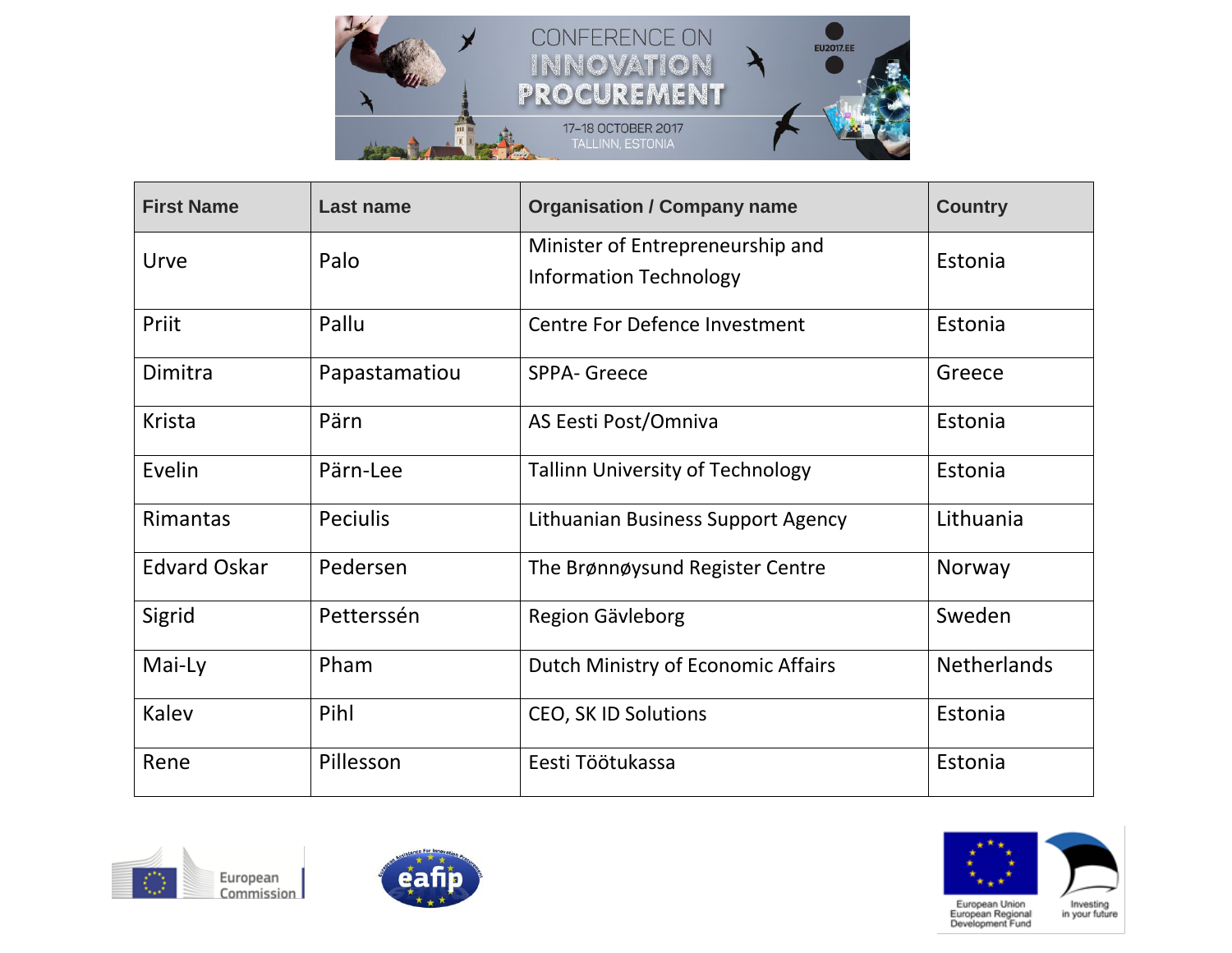

| <b>First Name</b> | <b>Last name</b> | <b>Organisation / Company name</b>                                            | <b>Country</b>     |
|-------------------|------------------|-------------------------------------------------------------------------------|--------------------|
| Gerttu            | <b>Pilsas</b>    | <b>Estonian Smart City Cluster</b>                                            | Estonia            |
| Alexander         | Pimperl          | <b>OptiMedis AG</b>                                                           | Germany            |
| Libuše            | Podolová         | The South Moravian Region                                                     | Czech Republic     |
| Tonio             | Polidano         | <b>Malta Information Technology Agency</b>                                    | Malta              |
| Estella           | Põllu            | Ministry of Finance of Estonia                                                | Estonia            |
| Virko             | Prits            | Wild Music OU                                                                 | Estonia            |
| Jarmo             | Puustinen        | <b>National Police Board of Finland</b>                                       | Finland            |
| <b>Hannes</b>     | Raimets          | Rae Vallavalitsus                                                             | Estonia            |
| Anne              | Rainville        | <b>Vtrek</b>                                                                  | <b>Netherlands</b> |
| Sigrid            | Rajalo           | Ministry of Economic Affairs and<br><b>Communications Republic of Estonia</b> | Estonia            |
| Ulvi              | Reinhold         | <b>Enterprise Estonia</b>                                                     | Estonia            |





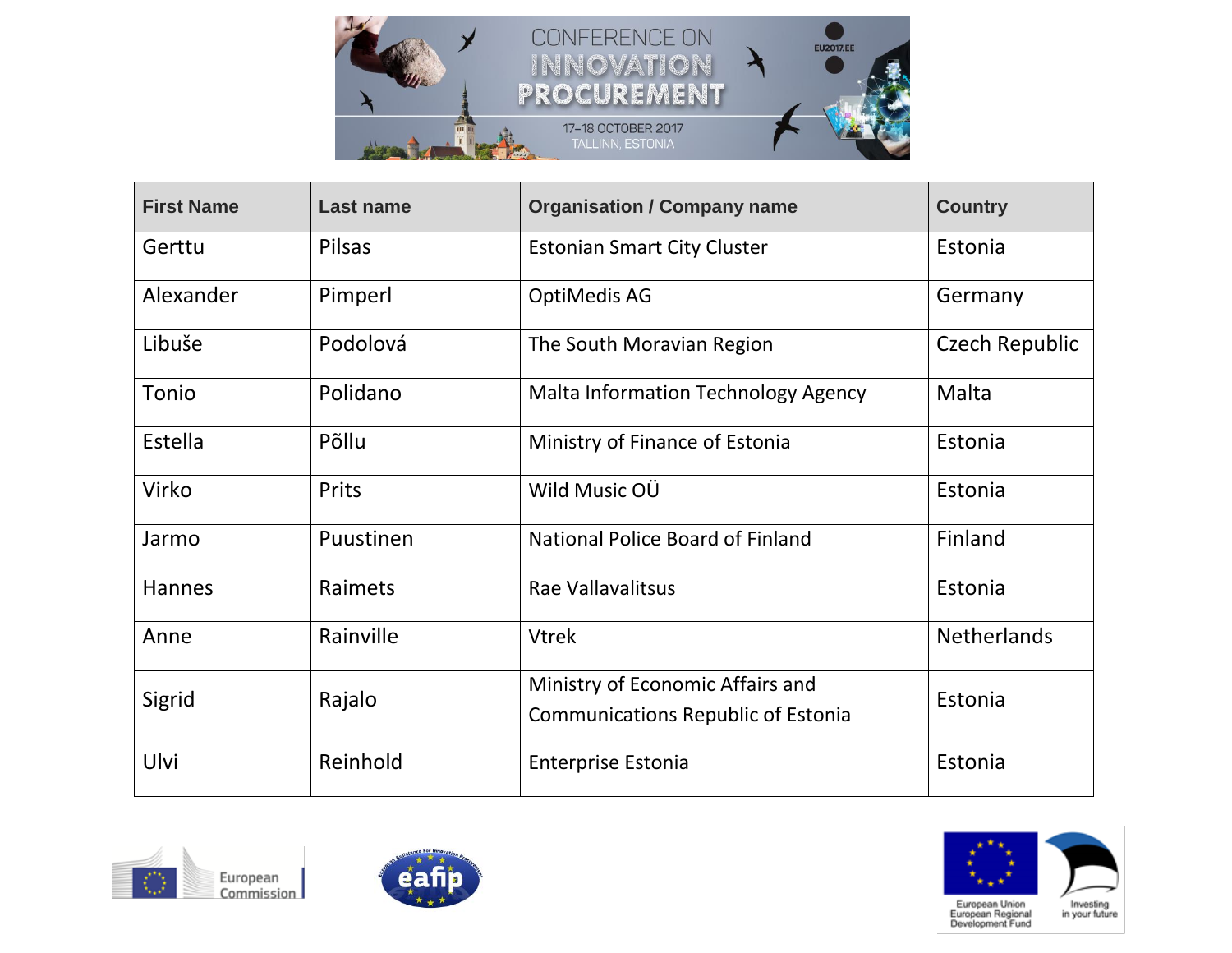

| <b>First Name</b> | <b>Last name</b> | <b>Organisation / Company name</b>                              | <b>Country</b> |
|-------------------|------------------|-----------------------------------------------------------------|----------------|
| Kerstin           | Renser           | <b>Enterprise Estonia</b>                                       | Estonia        |
| Indrek            | Riisaar          | Ministry of Education and Research                              | Estonia        |
| Kristiina         | Ristal           | Eesti Energia AS                                                | Estonia        |
| Margot            | Roose            | <b>Netherlands Embassy</b>                                      | Estonia        |
| Hannele           | Salonen          | City of Hyvinkää                                                | Finland        |
| Paolo             | Salieri          | <b>European Commission</b>                                      | <b>Italy</b>   |
| Laura             | Sanchez          | <b>BRAVOSOLUTION</b>                                            | Spain          |
| Marja             | Sarmela          | Procurement Centre of the City of Helsinki                      | Finland        |
| Jean-Luc          | Sanne            | <b>European Commission</b>                                      | <b>Belgium</b> |
| Hugo-Maria        | <b>Schally</b>   | <b>European Commission</b>                                      |                |
| <b>Kirstin</b>    | Scheel           | KOINNO - Competence Centre for<br><b>Innovative Procurement</b> | Germany        |





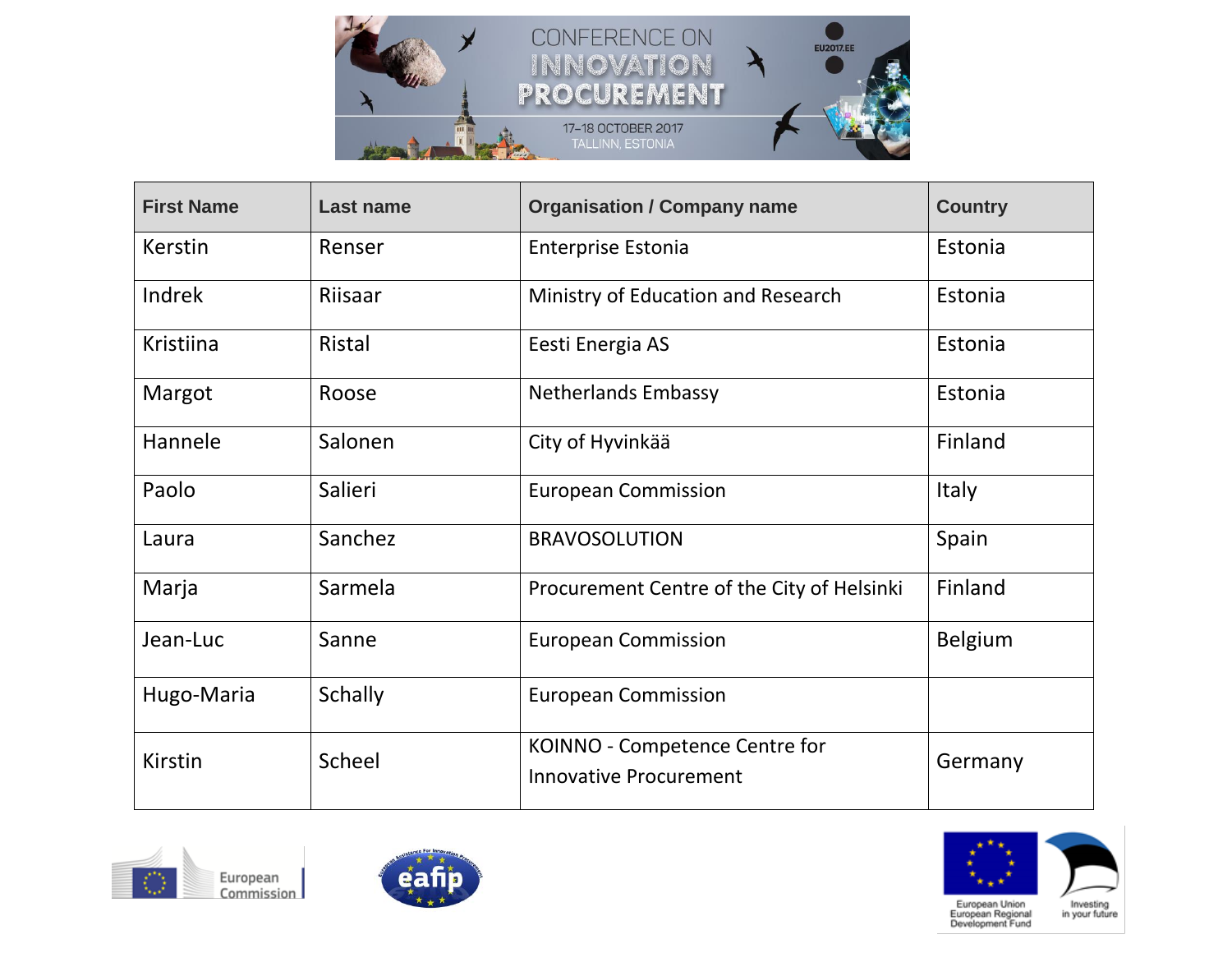

| <b>First Name</b> | <b>Last name</b> | <b>Organisation / Company name</b>                   | <b>Country</b>     |
|-------------------|------------------|------------------------------------------------------|--------------------|
| Ruud              | Scheerder        | Institute for Safety Netherlands                     | <b>Netherlands</b> |
| Doris             | Scheffler        | ZENIT GmbH / EU Contact Point for PPI                | Germany            |
| Robert            | Schwertner       | <b>Austrian Research Promotion Agency - FFG</b>      | Austria            |
| <b>Tomas</b>      | <b>Seikalis</b>  | Advokatų kontora GLIMSTEDT Bernotas ir<br>partneriai | Lithuania          |
| Philippe          | <b>Segers</b>    | <b>PRACE 3IP project</b>                             | France             |
| Kaija             | Seisonen         | Ettevõtluse Arendamise Sihtasutus                    | Estonia            |
| Evelyn            | Sepp             | <b>Estonian Service Industry Association</b>         | Estonia            |
| Lindsay           | <b>Sharples</b>  | <b>Innovation Agency</b>                             | United             |
|                   |                  |                                                      | Kingdom            |
| <b>Sten</b>       | Silmet           | <b>Enterprise Estonia</b>                            | Estonia            |
| Sandra            | Silva            | Directorate General for Maritime Policy<br>(DGPM)    | Portugal           |





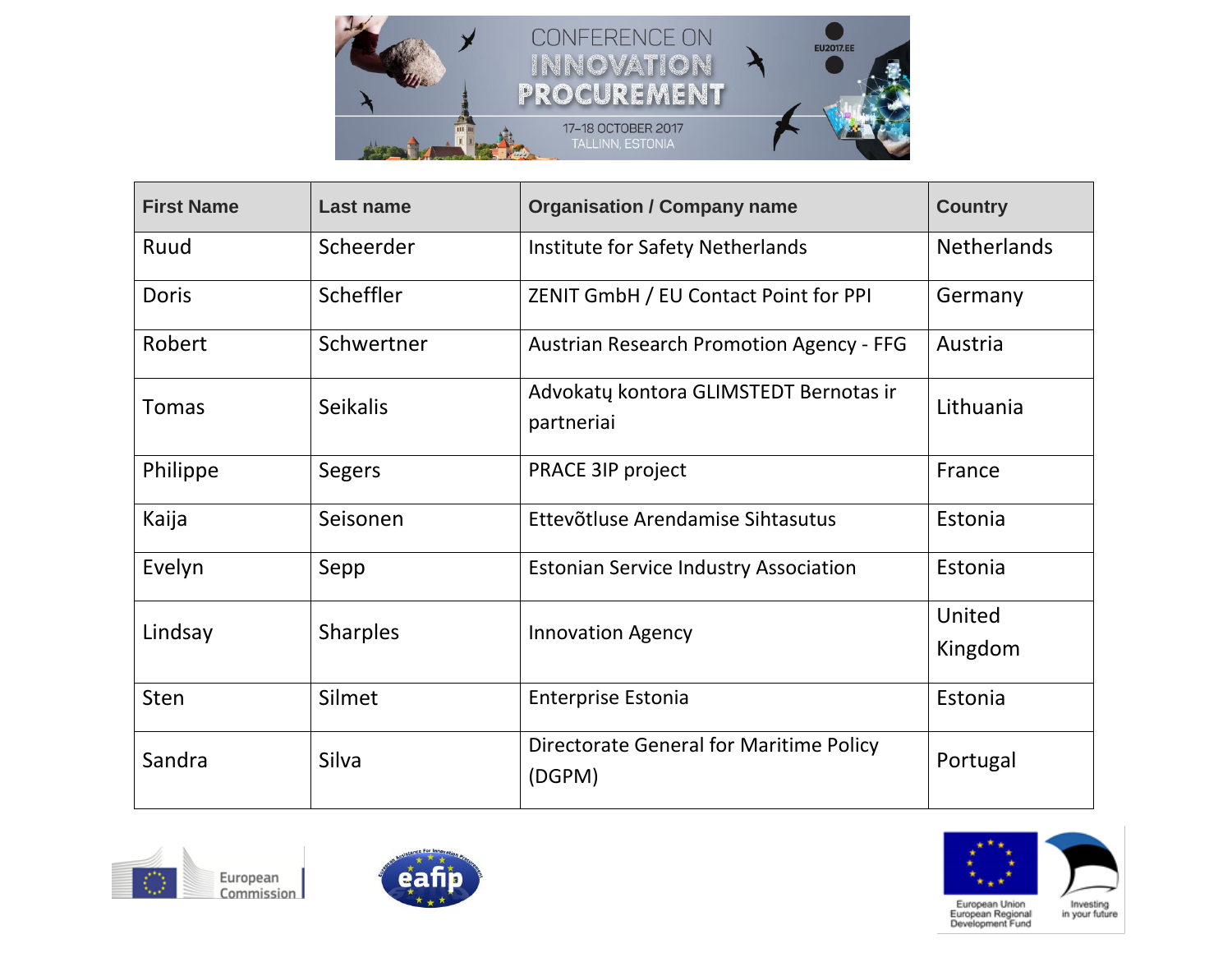

| <b>First Name</b> | <b>Last name</b> | <b>Organisation / Company name</b>                  | <b>Country</b>    |
|-------------------|------------------|-----------------------------------------------------|-------------------|
| Ivan              | Simic            | Regional Energy Agency North                        |                   |
| Mari Ann          | Simovart         | Tartu Ülikool                                       | Estonia           |
| Kaupo             | Sirk             | <b>Estonian Road Administration</b>                 | Estonia           |
| Leon              | Smith            | <b>Transport for London</b>                         | United<br>Kingdom |
| Rita              | Šniukienė        | Ministry of Economy of the Republic of<br>Lithuania | Lithuania         |
| Ingrid            | Sõer             | Eesti Energia AS                                    | Estonia           |
| Ilona             | Sola             | Tampereen kaupunki                                  | Finland           |
| Signe             | Somelar-Erikson  | <b>Estonian Youth Work Centre</b>                   | Estonia           |
| <b>Nataly</b>     | Sonk-Bahharev    | <b>EAS</b>                                          | Estonia           |
| Wojciech          | Soroka           | Synchrotron SOLARIS - Jagiellonian<br>University    | Poland            |





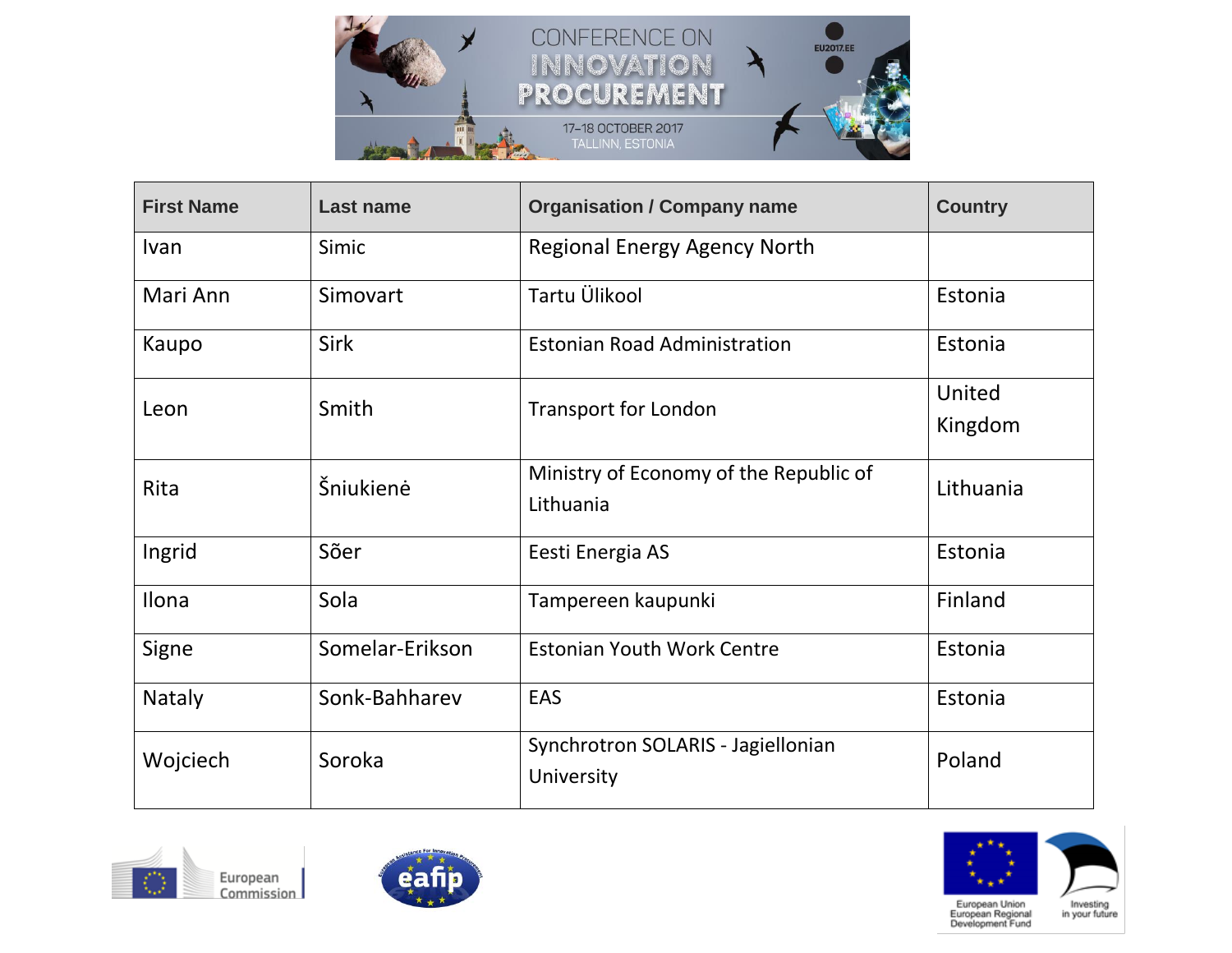

| <b>First Name</b> | <b>Last name</b>              | <b>Organisation / Company name</b>                                                 | <b>Country</b>     |
|-------------------|-------------------------------|------------------------------------------------------------------------------------|--------------------|
| Raffaele          | Spallone                      | <b>PWC Italy</b>                                                                   | <b>Italy</b>       |
| Maria             | Spirou                        | <b>Managing Authority Regional Operational</b><br>Program Central Macedonia Greece | Greece             |
| <b>Thomas</b>     | Spoormans                     | <b>European Commission</b>                                                         | <b>Belgium</b>     |
| <b>Dimitrios</b>  | <b>Stamatis</b>               | special army supply center                                                         | Greece             |
| Sigutė            | Stankevičiūtė                 | Expert, Agency for Science, Innovation and<br>Technology                           | Lithuania          |
| Mariann           | <b>Stein</b>                  | <b>Enterprise Estonia</b>                                                          | Estonia            |
| Yorgos            | <b>Stephanedes</b>            | University of Patras                                                               | Greece             |
| Wouter            | Stolwijk                      | Ministry of Economic Affairs                                                       | <b>Netherlands</b> |
| Catherine         | Stoneman                      | <b>STELLA Consulting</b>                                                           | <b>Belgium</b>     |
| Hugo              | Tamagnini<br><b>Goncalves</b> | Forum Virium Helsinki Oy                                                           | Finland            |





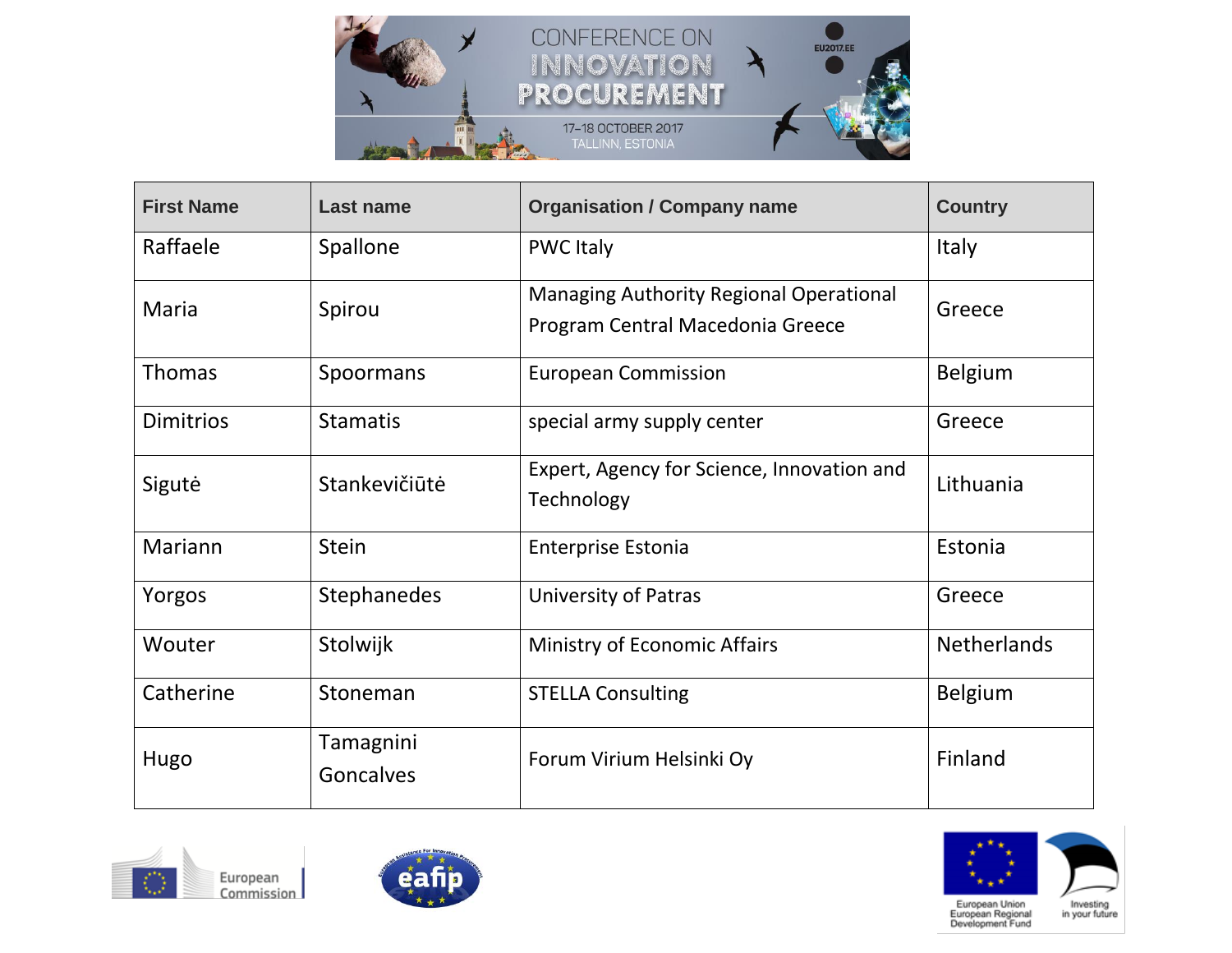

| <b>First Name</b>       | <b>Last name</b>     | <b>Organisation / Company name</b>                                            | <b>Country</b> |
|-------------------------|----------------------|-------------------------------------------------------------------------------|----------------|
| Vytaras                 | <b>Tamasauskas</b>   | Lithuanian Business Support Agency                                            | Lithuania      |
| Madleen                 | Tamm-Damm            | Eesti Töötukassa                                                              | Estonia        |
| <b>Alexios</b>          | Tattis               | SPPA - Greece                                                                 | Greece         |
| <b>Francisco Javier</b> | <b>Tejera Bustos</b> | <b>BIOHOPE, SL</b>                                                            | Spain          |
| Philipp                 | Tepper               | <b>European Secretariat</b>                                                   | Europe         |
| Florian                 | Tilly                | <b>STELLA Consulting</b>                                                      | <b>Belgium</b> |
| Kadri                   | Tonka                | Ministry of Economic Affairs and<br><b>Communications Republic of Estonia</b> | Estonia        |
| Margit                  | Toomsalu             | <b>SA Archimedes</b>                                                          | Estonia        |
| Paula                   | Trindade             | LNEG - National Laboratory of Energy and<br>Geology                           | Portugal       |
| Vasileios               | <b>Tsanidis</b>      | <b>European Commission</b>                                                    | Greece         |





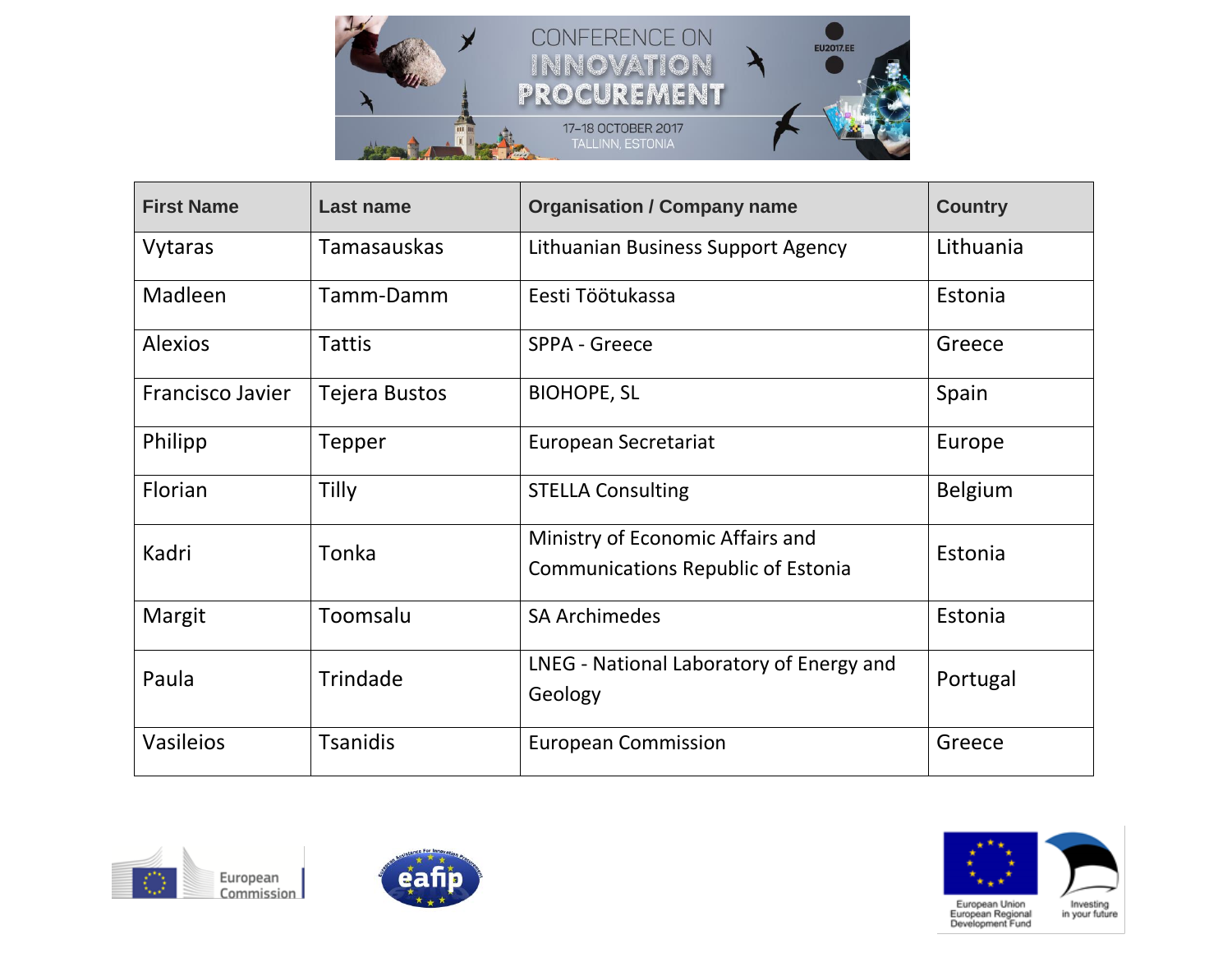

| <b>First Name</b> | <b>Last name</b> | <b>Organisation / Company name</b>                            | <b>Country</b>     |
|-------------------|------------------|---------------------------------------------------------------|--------------------|
| Valentina         | Turkalj          | <b>Central State Office for Central Public</b><br>Procurement | Croatia            |
| Leida             | Uibo             | Enefit Taastuvenergia OÜ                                      | Estonia            |
| Aldo              | Välba            | <b>Estonian Maritime Administration</b>                       |                    |
| <b>Ville</b>      | Valovirta        | <b>VTT</b>                                                    | Finland            |
| Jeroen            | Van Alphen       | Ministry of Defense Netherlands                               | Estonia            |
| Marc              | Van den Bulcke   | Institute of Public Health                                    | <b>Belgium</b>     |
| <b>Maire</b>      | Vaske            | <b>Tallinn Education Department</b>                           | Estonia            |
| Matty             | Van Sloten       | <b>Corvers Procurement Services</b>                           | <b>Netherlands</b> |
| Gea               | Vendel           | Law Firm, currently on maternal leave                         | Estonia            |
| Lucia             | Veselska         | <b>Slovak Business Agency</b>                                 | Slovakia           |
| Christophe        | Veys             | <b>CERN</b>                                                   | Switzerland        |





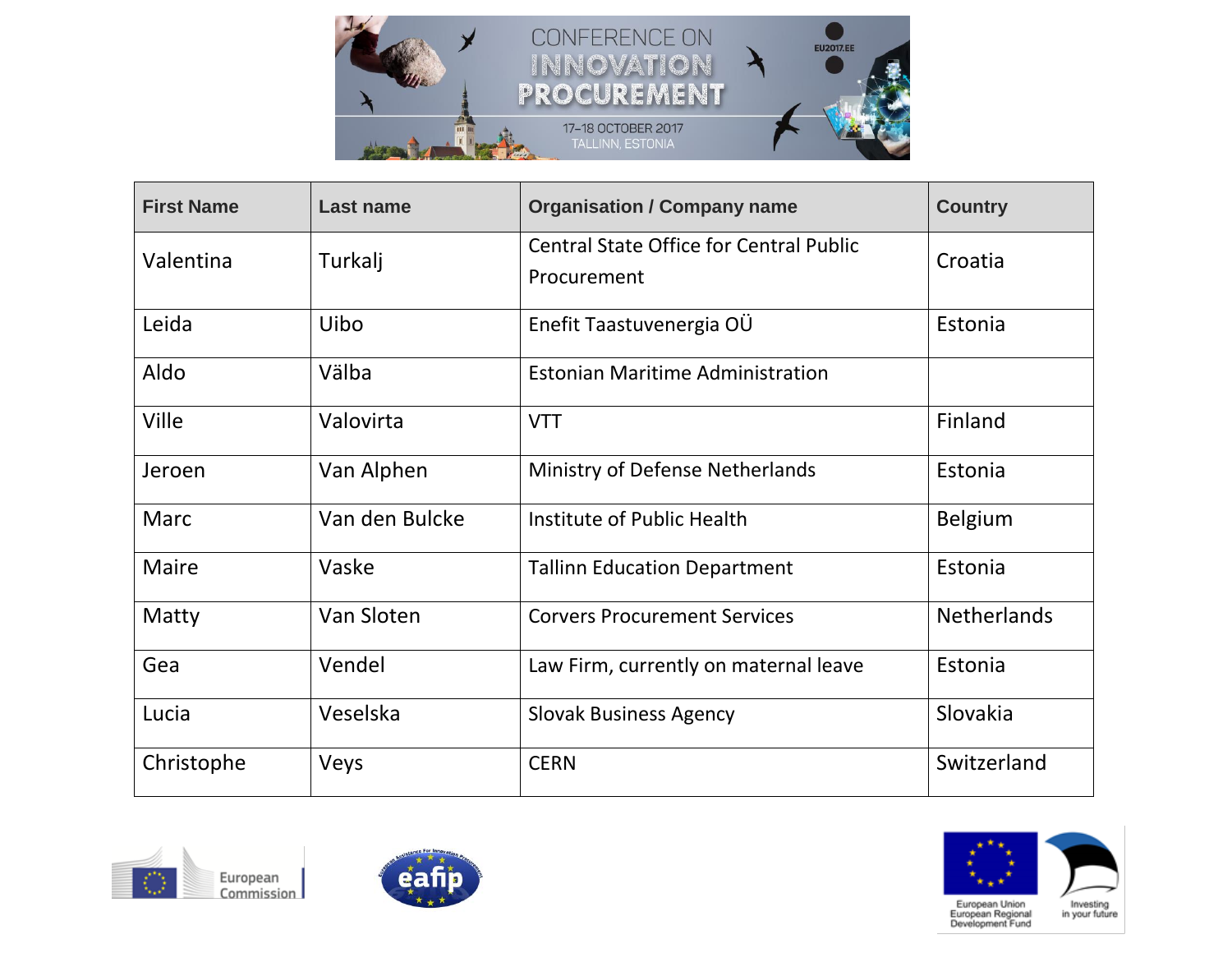

| <b>First Name</b> | <b>Last name</b> | <b>Organisation / Company name</b>       | <b>Country</b>        |
|-------------------|------------------|------------------------------------------|-----------------------|
| Fábio             | Vieira           | Regional Fund for Science and Technology | Portugal              |
| Eda               | Viisma           | Tallinna Ülikool                         | Estonia               |
| <b>Birgit</b>     | Vilippus         | Enterprise Estonia                       | Estonia               |
| Merle             | <b>Vink</b>      | Eesti Post AS                            | Estonia               |
| Tanel             | Vinkel           | Tehnilise Järelevalve Amet               | Estonia               |
| Oana              | Voda             | <b>Corvers Procurement Services</b>      | <b>Netherlands</b>    |
| Ellinor           | Wallin           | <b>IMAILE</b>                            | Sweden                |
| Frank             | Weber            | <b>HealthCareCoCreation</b>              | Germany               |
| Jan               | Weigel           | Ministry of regional developmet CZ       | <b>Czech Republic</b> |
| Ann               | <b>Williams</b>  | Liverpool City Council                   | United<br>Kingdom     |